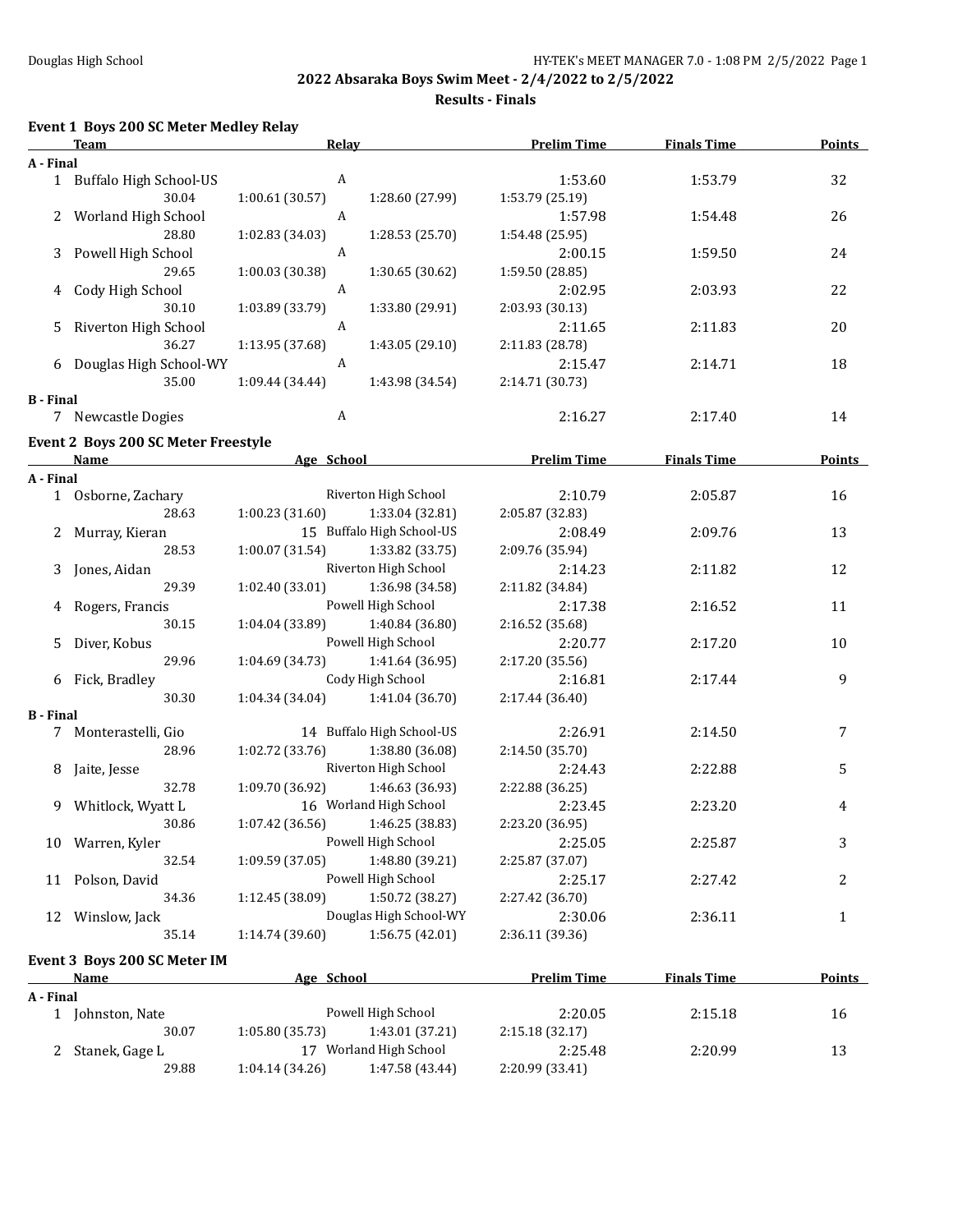**2022 Absaraka Boys Swim Meet - 2/4/2022 to 2/5/2022 Results - Finals**

### **A - Final ... (Event 3 Boys 200 SC Meter IM)**

|                       | <b>Name</b>                        |                 | Age School                                             | <b>Prelim Time</b>         | <b>Finals Time</b>  | <b>Points</b>  |
|-----------------------|------------------------------------|-----------------|--------------------------------------------------------|----------------------------|---------------------|----------------|
| 3                     | Wonka, Tommy                       |                 | 14 Buffalo High School-US                              | 2:23.66                    | 2:21.84             | 12             |
|                       | 29.86                              | 1:06.35 (36.49) | 1:46.98 (40.63)                                        | 2:21.84 (34.86)            |                     |                |
| 4                     | Cuevas, Jeffrey                    |                 | Douglas High School-WY                                 | 2:23.98                    | 2:23.94             | 11             |
|                       | 30.28                              | 1:06.29 (36.01) | 1:49.66 (43.37)                                        | 2:23.94 (34.28)            |                     |                |
| 5                     | Lambert, Brodyn                    |                 | 15 Buffalo High School-US                              | 2:31.23                    | 2:26.35             | 10             |
|                       | 30.62                              | 1:06.83 (36.21) | 1:50.09 (43.26)                                        | 2:26.35 (36.26)            |                     |                |
| 6                     | Orsborn, Zade                      |                 | Newcastle Dogies                                       | 2:46.98                    | 2:45.50             | 9              |
|                       | 35.48                              | 1:17.32 (41.84) | 2:07.78 (50.46)                                        | 2:45.50 (37.72)            |                     |                |
| <b>B</b> - Final      |                                    |                 |                                                        |                            |                     |                |
|                       | 7 Woods, Jonah                     |                 | Cody High School                                       | 2:53.95                    | 2:53.65             | 7              |
|                       | 37.46                              | 1:24.55 (47.09) | 2:13.67 (49.12)                                        | 2:53.65 (39.98)            |                     |                |
| 8                     | Wood, Isaac                        |                 | Cody High School                                       | 2:53.58                    | 2:55.56             | 5              |
|                       | 39.06                              | 1:24.63 (45.57) | 2:15.49 (50.86)                                        | 2:55.56 (40.07)            |                     |                |
| 9                     | Hawley, Ben                        |                 | Powell High School                                     | 2:58.70                    | 2:59.27             | 4              |
|                       | 35.57                              | 1:21.39 (45.82) | 2:16.27 (54.88)                                        | 2:59.27 (43.00)            |                     |                |
| 10                    | Mayes, Connor                      |                 | Powell High School                                     | 3:19.69                    | 3:06.89             | 3              |
|                       | 38.92                              | 1:24.97 (46.05) | 2:24.78 (59.81)                                        | 3:06.89 (42.11)            |                     |                |
| 11                    | Driver, Tobias                     |                 | Worland High School                                    | 3:12.96                    | 3:18.63             | 2              |
|                       | 37.68                              | 1:27.86 (50.18) | 2:31.25 (1:03.39)<br>14 Buffalo High School-US         | 3:18.63 (47.38)<br>2:59.48 |                     |                |
| $---$                 | Darnell, Jackson<br>40.23          |                 |                                                        |                            | DQ                  |                |
|                       |                                    | 1:25.76 (45.53) | 2:18.35 (52.59)                                        | DQ (40.47)                 |                     |                |
|                       | Event 4 Boys 50 SC Meter Freestyle |                 |                                                        |                            |                     |                |
|                       | <u>Name</u>                        |                 | Age School                                             | <b>Prelim Time</b>         | <b>Finals Time</b>  | <b>Points</b>  |
| A - Final             |                                    |                 |                                                        |                            |                     |                |
|                       | 1 Byram, Brogan                    |                 | 16 Buffalo High School-US<br>16 Buffalo High School-US | 25.22                      | 24.99               | 16             |
| 2                     | Wonka, Charlie                     |                 |                                                        | 26.67                      | 25.85               | 13             |
| 3                     | Quigley, Traeten A                 |                 | 17 Worland High School                                 | 25.92                      | 25.94               | 12             |
| 4                     | Cooper, Walker                     |                 | Worland High School                                    | 26.82                      | 26.50               | 11             |
| 5                     | Hill, Jackson                      |                 | Riverton High School                                   | 26.89                      | 27.16               | 10             |
| 6<br><b>B</b> - Final | Morrison, Ryer                     |                 | 16 Buffalo High School-US                              | 27.78                      | 28.33               | 9              |
| 7                     | Gross, Ramsey                      |                 | Newcastle Dogies                                       | 28.04                      | 27.40               | 7              |
| 8                     | Lemley, Mason                      |                 | Riverton High School                                   | 29.05                      | 27.55               | 5              |
| 9                     | Bishop, Jack D                     |                 | 17 Worland High School                                 | 29.29                      | 29.62               | 4              |
| 10                    | Williams, James                    |                 | Worland High School                                    | 29.29                      | 29.69               | 3              |
| 11                    | Frank, Cole                        |                 | Powell High School                                     | 29.38                      | 29.76               | $\overline{c}$ |
|                       | 12 Law, William                    |                 | Cody High School                                       | 29.30                      | 30.00               | $\mathbf{1}$   |
|                       |                                    |                 |                                                        |                            |                     |                |
|                       | Event 5 Boys 1 mtr Diving          |                 |                                                        |                            |                     |                |
|                       | <b>Name</b>                        |                 | Age School                                             | <b>Prelim Score</b>        | <b>Finals Score</b> | <b>Points</b>  |
| A - Final<br>1        | Bartlett, Josiah                   |                 | 17 Buffalo High School-US                              | 272.05                     | 383.75              | 16             |
| 2                     | Lemley, Mason                      |                 | Riverton High School                                   | 292.50                     | 377.95              | 13             |
| 3                     | Croft, Melvin C                    |                 | 17 Worland High School                                 | 232.65                     | 315.25              | 12             |
|                       |                                    |                 | Powell High School                                     |                            |                     |                |
| 4                     | Prentiss, Ashtin<br>Frank, Cole    |                 | Powell High School                                     | 214.35<br>201.40           | 290.30              | 11             |
| 5                     |                                    |                 | Riverton High School                                   |                            | 286.75              | $10\,$         |
| 6                     | Prestwich, Talon                   |                 | Powell High School                                     | 182.55                     | 285.90              | 9              |
| 7                     | Hawley, Jon                        |                 | Riverton High School                                   | 203.20                     | 281.45              | 7              |
| 8                     | Bang, Soren                        |                 | Powell High School                                     | 207.70                     | 262.85              | 5              |
| 9                     | Shumway, Taggart                   |                 | Douglas High School-WY                                 | 186.80                     | 261.55              | 4              |
| 10                    | Turk, Mykah                        |                 | Powell High School                                     | 184.50                     | 260.55              | 3              |
| $\scriptstyle\cdots$  | Hawley, Ben                        |                 |                                                        | 195.55                     | X255.80             |                |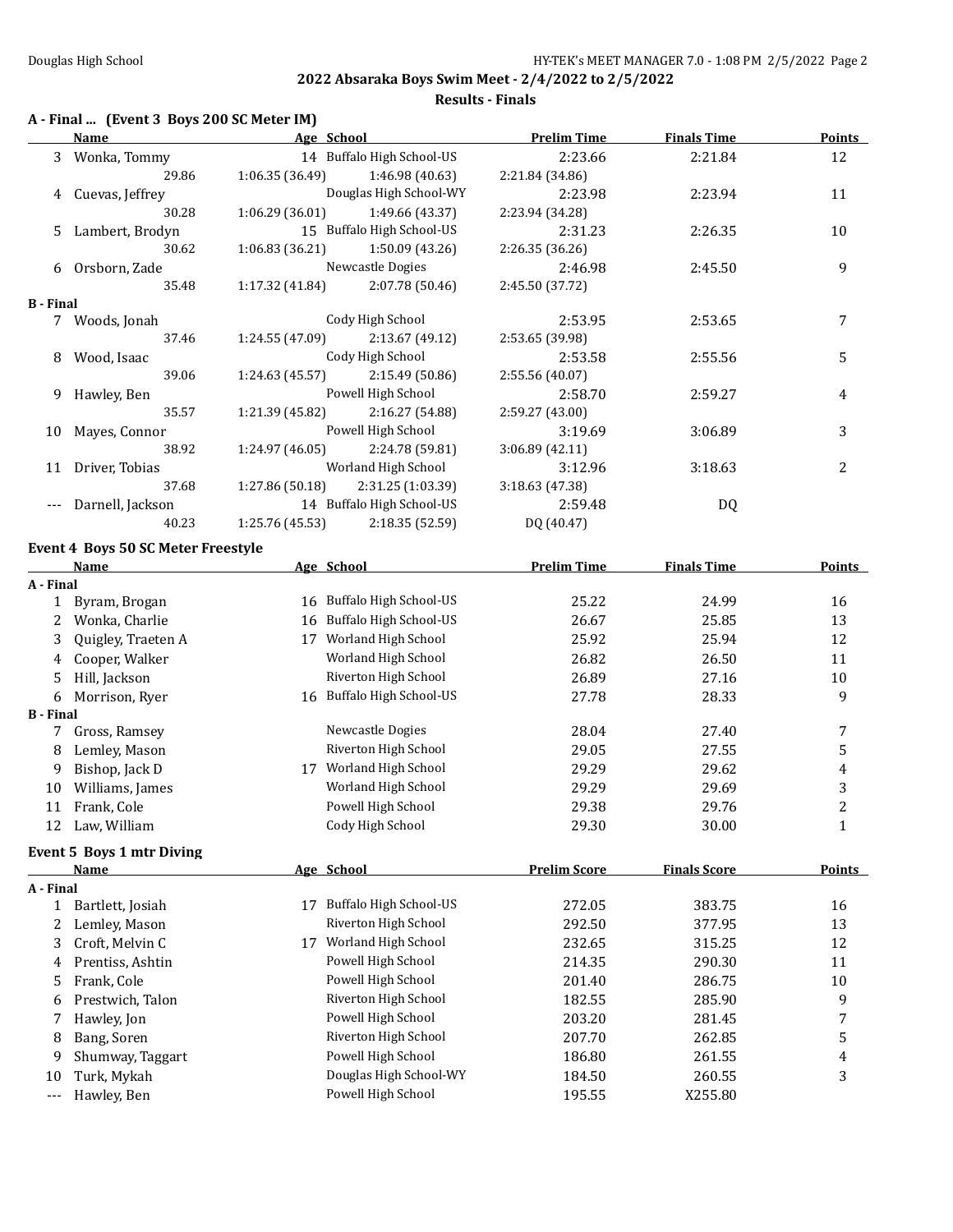## **A - Final ... (Event 5 Boys 1 mtr Diving)**

### **Results - Finals**

|                  | <u>Name</u>                         | Age School                             | <b>Prelim Score</b> | <b>Finals Score</b>            | Points        |
|------------------|-------------------------------------|----------------------------------------|---------------------|--------------------------------|---------------|
|                  | Gerhts, Caiden                      | Powell High School                     | 214.05              | X250.20                        |               |
|                  | Event 6 Boys 100 SC Meter Butterfly |                                        |                     |                                |               |
|                  | <b>Name</b>                         | Age School                             | <b>Prelim Time</b>  | <b>Finals Time</b>             | <b>Points</b> |
| A - Final        |                                     |                                        |                     |                                |               |
|                  | 1 Quigley, Traeten A                | 17 Worland High School                 | 1:01.72             | 1:01.15                        | 16            |
|                  | 27.61                               | 1:01.15 (33.54)                        |                     |                                |               |
| 2                | Wonka, Charlie                      | 16 Buffalo High School-US              | 1:02.83             | 1:03.35                        | 13            |
|                  | 28.50                               | 1:03.35 (34.85)                        |                     |                                |               |
| 3                | Parker, Ru                          | Powell High School                     | 1:06.03             | 1:04.17                        | 12            |
|                  | 30.11                               | 1:04.17 (34.06)                        |                     |                                |               |
| 4                | Cuevas, Jeffrey                     | Douglas High School-WY                 | 1:04.46             | 1:05.18                        | 11            |
|                  | 29.67                               | 1:05.18(35.51)                         |                     |                                |               |
| 5.               | Killpack, Joseph                    | Cody High School                       | 1:06.55             | 1:05.53                        | 10            |
|                  | 30.10                               | 1:05.53 (35.43)                        |                     |                                |               |
|                  | 6 Murray, Kieran                    | 15 Buffalo High School-US              | 1:04.12             | 1:06.85                        | 9             |
|                  | 29.32                               | 1:06.85 (37.53)                        |                     |                                |               |
| <b>B</b> - Final |                                     |                                        |                     |                                |               |
|                  | 7 Whitlock, Wyatt L<br>32.28        | 16 Worland High School                 | 1:10.80             | 1:09.88                        | 7             |
| 8                |                                     | 1:09.88 (37.60)<br>Newcastle Dogies    |                     |                                |               |
|                  | Orsborn, Zade<br>34.45              | 1:14.05 (39.60)                        | 1:15.35             | 1:14.05                        | 5             |
| 9.               | Fuller, Nathan                      | Powell High School                     | 1:22.03             | 1:20.33                        | 4             |
|                  | 35.96                               | 1:20.33 (44.37)                        |                     |                                |               |
|                  | 10 Schiller, Riley                  | Powell High School                     | 1:21.44             | 1:20.45                        | 3             |
|                  | 36.08                               | 1:20.45 (44.37)                        |                     |                                |               |
|                  | 11 Gopp, Conner                     | Riverton High School                   | 1:20.06             | 1:22.61                        | 2             |
|                  | 36.77                               | 1:22.61 (45.84)                        |                     |                                |               |
|                  | 12 Fauskee, Cole                    | Powell High School                     | 1:19.86             | 1:22.64                        | $\mathbf{1}$  |
|                  | 35.97                               | 1:22.64 (46.67)                        |                     |                                |               |
|                  | Event 7 Boys 100 SC Meter Freestyle |                                        |                     |                                |               |
|                  | <b>Name</b>                         | age School                             |                     | <b>Prelim Time Finals Time</b> | <b>Points</b> |
| A - Final        |                                     |                                        |                     |                                |               |
|                  | 1 Byram, Brogan                     | 16 Buffalo High School-US              | 56.05               | 55.01                          | 16            |
|                  | 26.34                               | 55.01 (28.67)                          |                     |                                |               |
|                  | 2 Cooper, Walker                    | Worland High School                    | 1:00.21             | 58.91                          | 13            |
|                  | 27.89                               | 58.91 (31.02)                          |                     |                                |               |
|                  | 3 Kulze, Camren                     | 14 Buffalo High School-US              | 59.52               | 59.94                          | 12            |
|                  | 27.95                               | 59.94 (31.99)                          |                     |                                |               |
|                  | Hill, Jackson                       | Riverton High School                   | 1:01.43             | 1:01.28                        | 11            |
|                  | 28.62                               | 1:01.28 (32.66)                        |                     |                                |               |
| 5.               | McKenzie, Bradley                   | Cody High School                       | 1:02.58             | 1:03.16                        | 10            |
|                  | 28.89                               | 1:03.16 (34.27)                        |                     |                                |               |
|                  | 6 Warren, Kyler                     | Powell High School                     | 1:05.20             | 1:06.00                        | 9             |
|                  | 30.99                               | 1:06.00 (35.01)                        |                     |                                |               |
| <b>B</b> - Final |                                     |                                        |                     |                                |               |
|                  | 7 Cabanaw, Logan                    | Riverton High School                   | 1:05.92             | 1:04.65                        | 7             |
|                  | 30.05                               | 1:04.65 (34.60)                        |                     |                                |               |
| 8.               | Lehnen, Malachy                     | Douglas High School-WY                 | 1:06.74             | 1:05.70                        | 5             |
|                  | 31.78<br>9 Williams, James          | 1:05.70 (33.92)<br>Worland High School | 1:05.96             | 1:06.40                        | 4             |
|                  |                                     |                                        |                     |                                |               |

32.70 1:06.40 (33.70)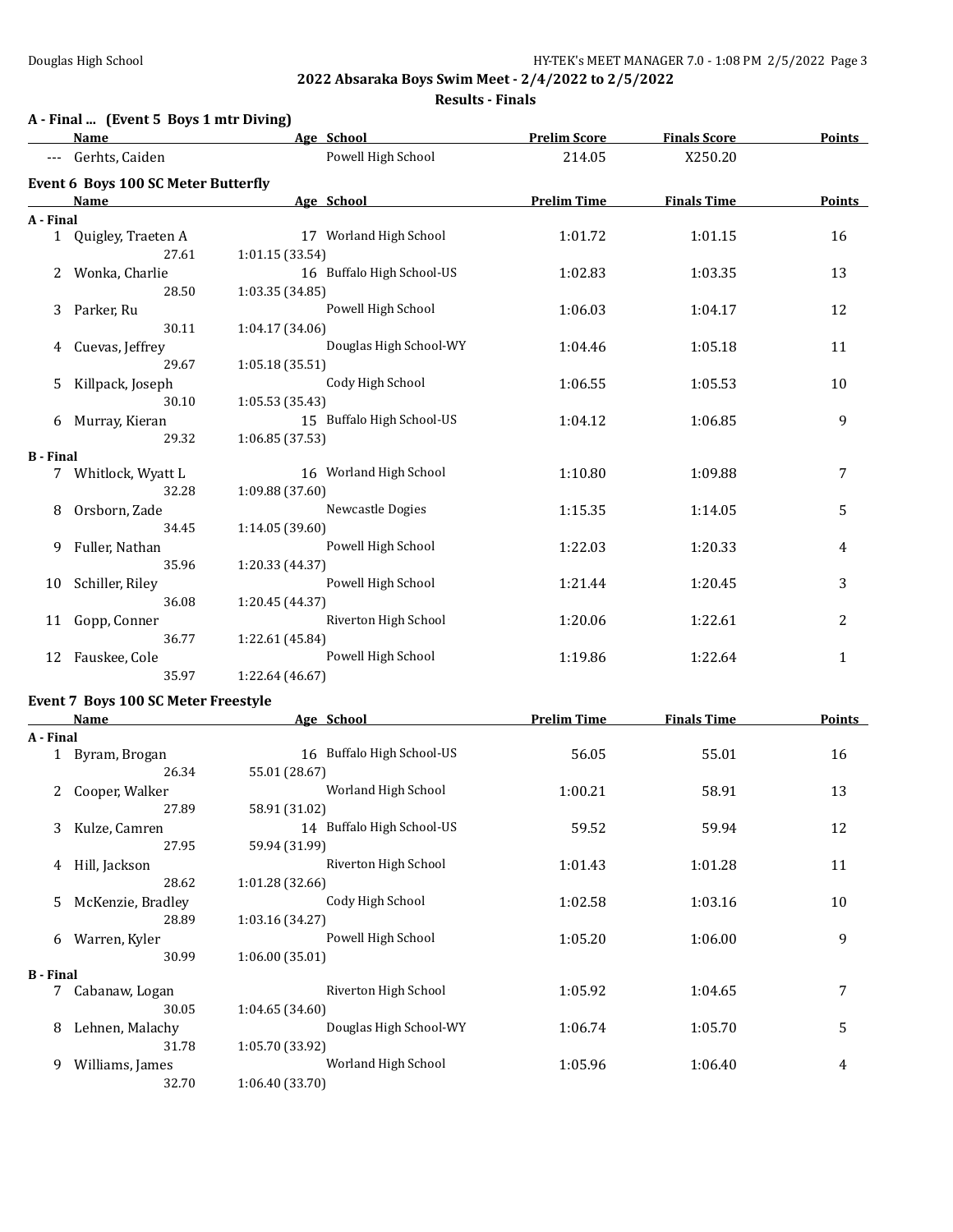**Results - Finals**

|                  | B - Final  (Event 7 Boys 100 SC Meter Freestyle)<br>Name | Age School             |                           | <b>Prelim Time</b> | <b>Finals Time</b> | <b>Points</b> |
|------------------|----------------------------------------------------------|------------------------|---------------------------|--------------------|--------------------|---------------|
|                  | 10 Dicks, Tristin                                        |                        | Powell High School        | 1:07.10            | 1:07.05            | 3             |
|                  | 30.73                                                    | 1:07.05 (36.32)        |                           |                    |                    |               |
|                  | 11 Scribner, Samuel                                      |                        | Newcastle Dogies          | 1:07.88            | 1:07.70            | 2             |
|                  | 32.10                                                    | 1:07.70 (35.60)        |                           |                    |                    |               |
|                  | 12 Humes, Robert                                         |                        | Newcastle Dogies          | 1:07.58            | 1:09.50            | $\mathbf{1}$  |
|                  | 32.06                                                    | 1:09.50 (37.44)        |                           |                    |                    |               |
|                  |                                                          |                        |                           |                    |                    |               |
|                  | Event 8 Boys 400 SC Meter Freestyle<br><b>Name</b>       | Age School             |                           | <b>Prelim Time</b> | <b>Finals Time</b> | <b>Points</b> |
| A - Final        |                                                          |                        |                           |                    |                    |               |
|                  | 1 Osborne, Zachary                                       |                        | Riverton High School      | 4:38.66            | 4:33.82            | 16            |
|                  | 29.07                                                    | 1:01.55 (32.48)        | 1:35.48 (33.93)           | 2:10.66 (35.18)    |                    |               |
|                  | 2:46.49 (35.83)                                          | 3:22.31 (35.82)        | 3:58.87 (36.56)           | 4:33.82 (34.95)    |                    |               |
|                  | 2 Jones, Aidan                                           |                        | Riverton High School      | 4:44.22            | 4:40.35            | 13            |
|                  | 29.15                                                    | 1:02.30 (33.15)        | 1:37.05 (34.75)           | 2:13.52 (36.47)    |                    |               |
|                  | 2:50.00 (36.48)                                          | 3:27.05 (37.05)        | 4:04.29 (37.24)           | 4:40.35 (36.06)    |                    |               |
| 3                | Monterastelli, Gio                                       |                        | 14 Buffalo High School-US | 4:43.69            | 4:42.80            | 12            |
|                  | 29.56                                                    | 1:03.63 (34.07)        | 1:39.78 (36.15)           | 2:17.00 (37.22)    |                    |               |
|                  | 2:54.43 (37.43)                                          | 3:32.06 (37.63)        | 4:08.70 (36.64)           | 4:42.80 (34.10)    |                    |               |
|                  | 4 Diver, Kobus                                           |                        | Powell High School        | 4:51.67            | 4:50.68            | 11            |
|                  | 31.86                                                    | 1:07.16 (35.30)        | 1:44.35 (37.19)           | 2:22.08 (37.73)    |                    |               |
|                  | 2:59.65 (37.57)                                          | 3:37.02 (37.37)        | 4:14.34 (37.32)           | 4:50.68 (36.34)    |                    |               |
| 5.               | Rogers, Francis                                          |                        | Powell High School        | 5:03.79            | 5:02.41            | 10            |
|                  | 32.39                                                    | 1:08.37 (35.98)        | 1:46.04 (37.67)           | 2:23.84 (37.80)    |                    |               |
|                  | 3:02.73 (38.89)                                          | 3:43.03 (40.30)        | 4:23.91 (40.88)           | 5:02.41 (38.50)    |                    |               |
|                  | 6 Fick, Bradley                                          |                        | Cody High School          | 4:58.07            | 5:07.73            | 9             |
|                  | 32.45                                                    | 1:09.26 (36.81)        | 1:48.04 (38.78)           | 2:27.53 (39.49)    |                    |               |
|                  | 3:07.32 (39.79)                                          | 3:47.85 (40.53)        | 4:28.40 (40.55)           | 5:07.73 (39.33)    |                    |               |
| <b>B</b> - Final |                                                          |                        |                           |                    |                    |               |
|                  | 7 Jaite, Jesse                                           |                        | Riverton High School      | 5:04.25            | 4:59.22            | 7             |
|                  | 33.06                                                    | 1:10.44 (37.38)        | 1:49.25 (38.81)           | 2:27.77 (38.52)    |                    |               |
|                  | 3:06.64 (38.87)                                          | 3:44.39 (37.75)        | 4:22.41 (38.02)           | 4:59.22 (36.81)    |                    |               |
| 8                | Morrison, Ryer                                           |                        | 16 Buffalo High School-US | 5:04.09            | 5:04.27            | 5             |
|                  | 31.21                                                    | 1:06.63 (35.42)        | 1:44.15 (37.52)           | 2:22.92 (38.77)    |                    |               |
|                  | 3:02.85 (39.93)                                          | 3:43.90 (41.05)        | 4:24.72 (40.82)           | 5:04.27 (39.55)    |                    |               |
| 9                | Polson, David                                            |                        | Powell High School        | 5:14.87            | 5:17.12            | 4             |
|                  | 35.40                                                    | 1:14.56 (39.16)        | 1:55.45 (40.89)           | 2:36.97 (41.52)    |                    |               |
|                  | 3:18.20 (41.23)                                          | 3:58.96 (40.76)        | 4:40.25 (41.29)           | 5:17.12 (36.87)    |                    |               |
|                  | 10 Cory, Logan                                           |                        | Riverton High School      | 5:24.47            | 5:20.44            | 3             |
|                  | 35.30                                                    | 1:14.77 (39.47)        | 1:55.48 (40.71)           | 2:36.89 (41.41)    |                    |               |
|                  | 3:18.79 (41.90)                                          | 3:59.95 (41.16)        | 4:41.04 (41.09)           | 5:20.44 (39.40)    |                    |               |
|                  | 11 Winslow, Jack                                         | Douglas High School-WY |                           | 5:22.46            | 5:24.42            | 2             |
|                  | 34.86                                                    | 1:14.79 (39.93)        | 1:56.87 (42.08)           | 2:39.24 (42.37)    |                    |               |
|                  | 3:21.52 (42.28)                                          | 4:02.73 (41.21)        | 4:45.05 (42.32)           | 5:24.42 (39.37)    |                    |               |
|                  | 12 Schiller, Riley                                       |                        | Powell High School        | 5:34.75            | 5:40.44            | $\mathbf{1}$  |
|                  | 34.80                                                    | 1:14.70 (39.90)        | 1:57.19 (42.49)           | 2:42.11 (44.92)    |                    |               |
|                  | 3:28.38 (46.27)                                          | 4:13.67 (45.29)        | 4:58.22 (44.55)           | 5:40.44 (42.22)    |                    |               |
|                  |                                                          |                        |                           |                    |                    |               |
|                  | Event 9 Boys 200 SC Meter Freestyle Relay<br>Team        | Relay                  |                           | <b>Prelim Time</b> | <b>Finals Time</b> | <b>Points</b> |
| A - Final        |                                                          |                        |                           |                    |                    |               |
|                  | 1 Buffalo High School-US                                 | $\boldsymbol{A}$       |                           | 1:42.80            | 1:42.60            | 32            |
|                  | 26.52                                                    | 52.33 (25.81)          | 1:18.01 (25.68)           | 1:42.60 (24.59)    |                    |               |
|                  |                                                          |                        |                           |                    |                    |               |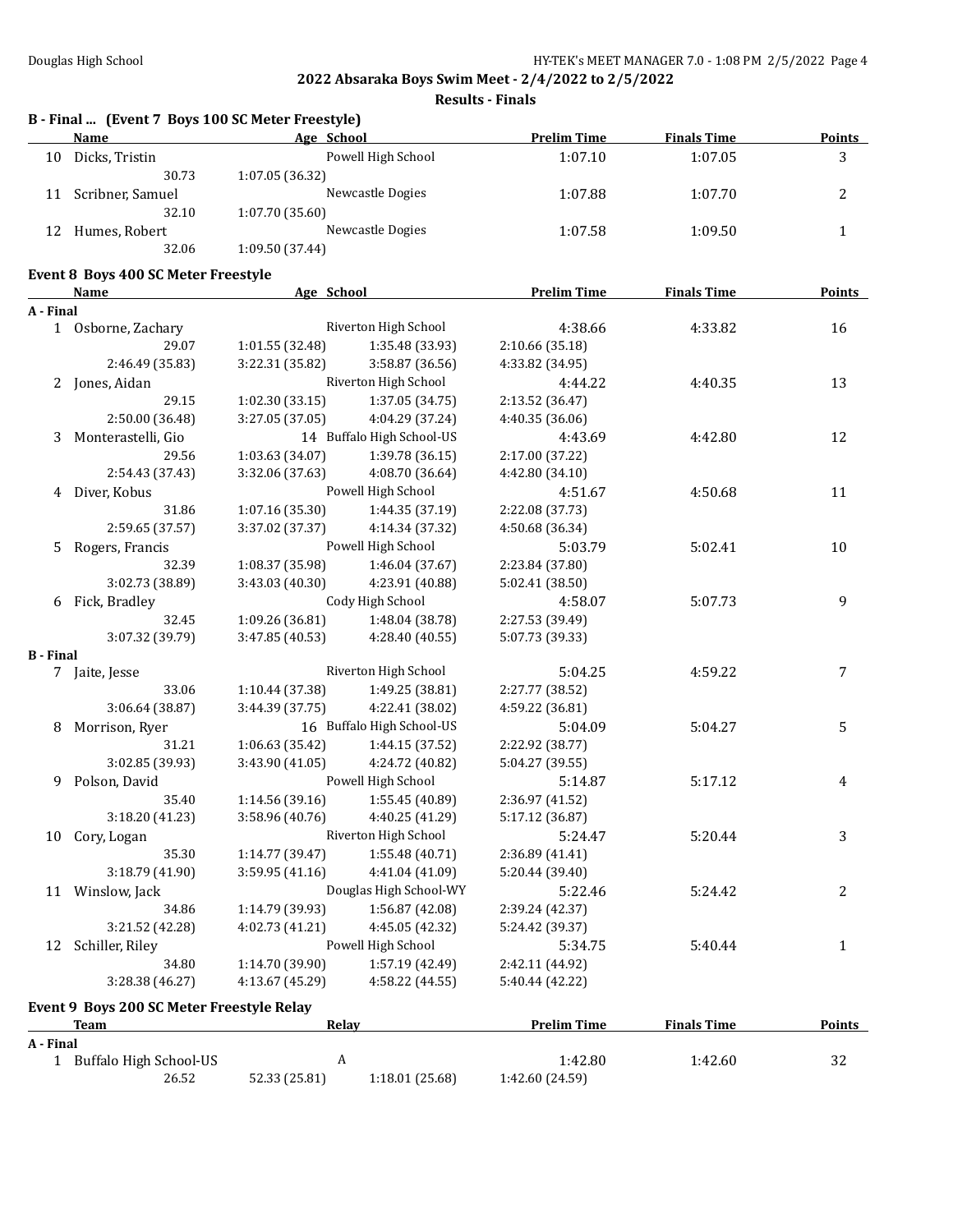**Results - Finals**

|                  | Team                                           | A - Final  (Event 9 Boys 200 SC Meter Freestyle Relay)<br>Relay | <b>Prelim Time</b> | <b>Finals Time</b> | Points         |
|------------------|------------------------------------------------|-----------------------------------------------------------------|--------------------|--------------------|----------------|
|                  | 2 Worland High School                          | A                                                               | 1:46.48            | 1:46.34            | 26             |
|                  | 28.34                                          | 1:20.87 (26.72)<br>54.15 (25.81)                                | 1:46.34 (25.47)    |                    |                |
| 3                | Riverton High School                           | A                                                               | 1:52.81            | 1:52.69            | 24             |
|                  | 28.17                                          | 1:25.09 (28.04)<br>57.05 (28.88)                                | 1:52.69 (27.60)    |                    |                |
| 4                | Powell High School                             | A                                                               | 1:55.76            | 1:57.80            | 22             |
|                  | 28.94                                          | 1:27.85 (29.21)<br>58.64 (29.70)                                | 1:57.80 (29.95)    |                    |                |
| 5.               | Newcastle Dogies                               | A                                                               | 2:03.12            | 1:58.66            | 20             |
|                  | 29.89                                          | 1:01.35 (31.46)<br>1:29.19 (27.84)                              | 1:58.66 (29.47)    |                    |                |
| 6                | Cody High School                               | A                                                               | 2:03.62            | 2:04.86            | 18             |
|                  | 30.88                                          | 1:04.06(33.18)<br>1:34.11 (30.05)                               | 2:04.86 (30.75)    |                    |                |
| <b>B</b> - Final |                                                |                                                                 |                    |                    |                |
|                  | 7 Douglas High School-WY                       | A                                                               | 2:13.25            | 2:07.87            | 14             |
|                  | 33.48                                          | 1:04.66 (31.18)<br>1:36.87 (32.21)                              | 2:07.87 (31.00)    |                    |                |
|                  | Event 10 Boys 100 SC Meter Backstroke          |                                                                 |                    |                    |                |
|                  | Name                                           | Age School                                                      | <b>Prelim Time</b> | <b>Finals Time</b> | <b>Points</b>  |
| A - Final        |                                                |                                                                 |                    |                    |                |
|                  | 1 Stanek, Gage L                               | 17 Worland High School                                          | 1:03.17            | 1:02.07            | 16             |
|                  | 30.47                                          | 1:02.07 (31.60)                                                 |                    |                    |                |
| 2                | Parker, Ru                                     | Powell High School                                              | 1:04.89            | 1:03.37            | 13             |
|                  | 30.74                                          | 1:03.37 (32.63)                                                 |                    |                    |                |
| 3                | Killpack, Joseph                               | Cody High School                                                | 1:04.93            | 1:04.51            | 12             |
|                  | 31.16                                          | 1:04.51 (33.35)                                                 |                    |                    |                |
| 4                | Lambert, Brodyn                                | 15 Buffalo High School-US                                       | 1:06.39            | 1:06.85            | 11             |
|                  | 31.68                                          | 1:06.85 (35.17)                                                 |                    |                    |                |
| 5.               | Kulze, Camren                                  | 14 Buffalo High School-US                                       | 1:10.11            | 1:09.16            | 10             |
|                  | 33.26                                          | 1:09.16 (35.90)                                                 |                    |                    |                |
|                  | 6 McEndree, Gavin D                            | 18 Worland High School                                          | 1:10.84            | 1:11.45            | 9              |
|                  | 33.45                                          | 1:11.45 (38.00)                                                 |                    |                    |                |
| <b>B</b> - Final |                                                |                                                                 |                    |                    |                |
|                  | 7 Cannizarro, Aidan                            | Powell High School                                              | 1:15.91            | 1:12.18            | $\overline{7}$ |
|                  | 34.68                                          | 1:12.18 (37.50)                                                 |                    |                    |                |
| 8                | Wing, Hamlin                                   | 17 Buffalo High School-US                                       | 1:16.16            | 1:14.24            | 5              |
|                  | 35.83                                          | 1:14.24 (38.41)                                                 |                    |                    |                |
| 9                | Money, Keegan                                  | 17 Buffalo High School-US                                       | 1:15.02            | 1:14.84            | 4              |
|                  | 35.29                                          | 1:14.84 (39.55)                                                 |                    |                    |                |
|                  | 10 Lehnen, Malachy                             | Douglas High School-WY                                          | 1:16.85            | 1:16.17            | 3              |
|                  | 37.53                                          | 1:16.17 (38.64)                                                 |                    |                    |                |
| 11               | Olson, Logan                                   | Newcastle Dogies                                                | 1:19.91            | 1:18.37            | 2              |
|                  | 37.68                                          | 1:18.37 (40.69)                                                 |                    |                    |                |
| 12               | Harford, Ian                                   | Douglas High School-WY                                          | 1:21.97            | 1:23.39            | $\mathbf{1}$   |
|                  | 40.95                                          | 1:23.39 (42.44)                                                 |                    |                    |                |
|                  |                                                |                                                                 |                    |                    |                |
|                  | <b>Event 11 Boys 100 SC Meter Breaststroke</b> |                                                                 |                    |                    |                |
| A - Final        | Name                                           | Age School                                                      | <b>Prelim Time</b> | <b>Finals Time</b> | <b>Points</b>  |
|                  | 1 Johnston, Nate                               | Powell High School                                              | 1:06.56            | 1:05.77            | 16             |
|                  | 30.75                                          | 1:05.77 (35.02)                                                 |                    |                    |                |
|                  | Wonka, Tommy                                   | 14 Buffalo High School-US                                       | 1:10.06            |                    | 13             |
| 2                | 31.51                                          | 1:09.63 (38.12)                                                 |                    | 1:09.63            |                |
|                  | 3 McKenzie, Bradley                            | Cody High School                                                | 1:14.15            | 1:15.11            | 12             |
|                  |                                                |                                                                 |                    |                    |                |

4 Bennett, Trae M 16 Worland High School 1:20.71 1:18.21 11

34.42 1:15.11 (40.69)

35.27 1:18.21 (42.94)